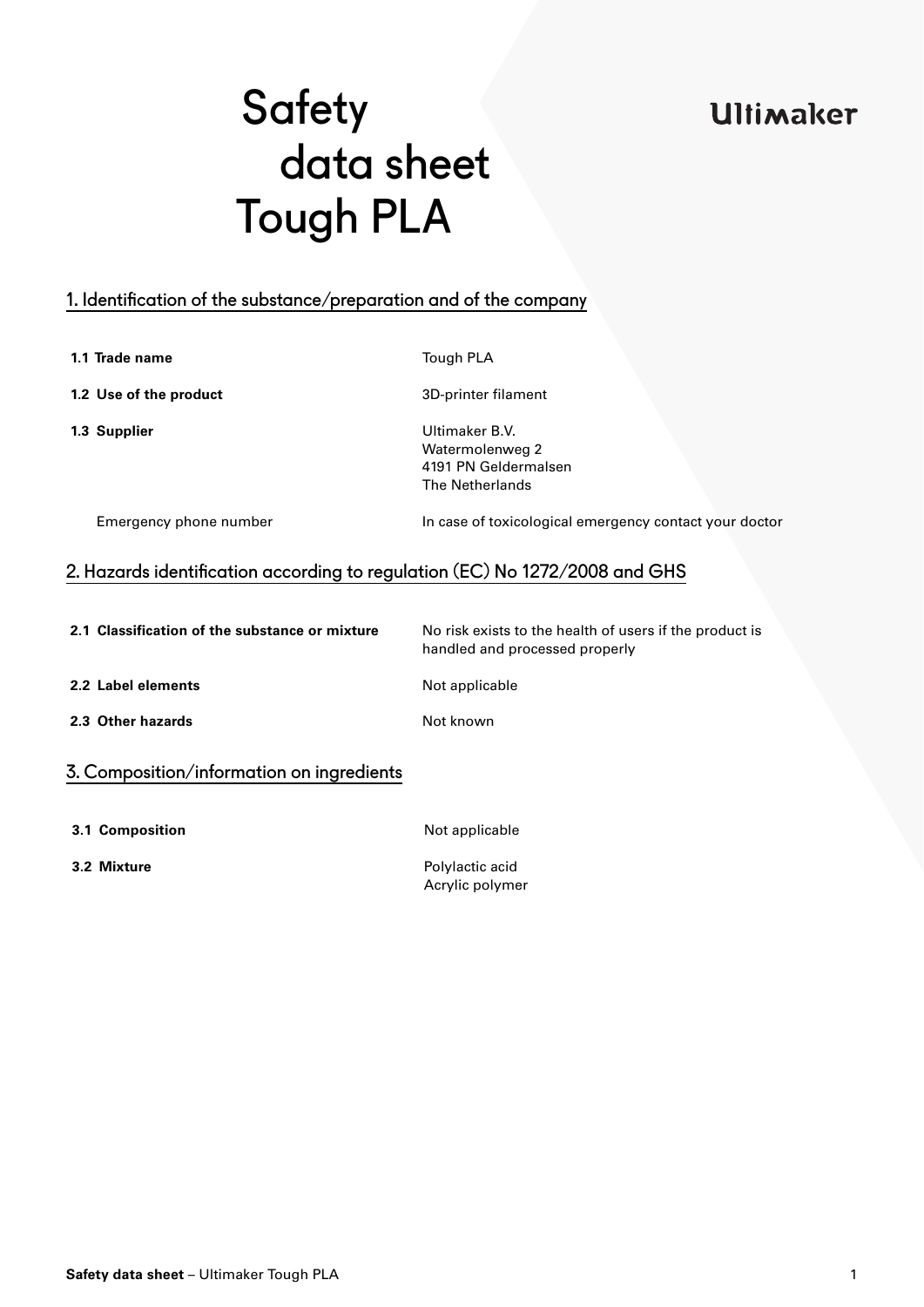### 4. First aid measures

### **4.1 Description of first aid measures**

| General advice                                                                                      | If you feel unwell, seek medical advice (show the label where<br>possible). Never give anything by mouth to an unconscious<br>person                                                                                                                                                                                  |
|-----------------------------------------------------------------------------------------------------|-----------------------------------------------------------------------------------------------------------------------------------------------------------------------------------------------------------------------------------------------------------------------------------------------------------------------|
| Inhalation                                                                                          | In case of inhalation of gases released from molten filament,<br>move person into fresh air                                                                                                                                                                                                                           |
| Skin contact                                                                                        | Wash with soap and water. Seek medical attention if symptoms<br>occur. If burned by contact with hot material, cool molten<br>material adhering to skin as quickly as possible with water, do<br>not try to peel it off. Seek for medical attention, if necessary, for<br>removal and treatment of the burns          |
| Eye contact                                                                                         | Any material that contacts the eye should be washed out<br>immediately with water. If easy to do, remove contact lenses.<br>Seek medical attention if symptoms persist. If molten material<br>contacts the eye, immediately flush with plenty of water for at<br>least 15 minutes. Seek medical attention immediately |
| Ingestion                                                                                           | Not probable. Seek medical advice in case ingestion occurs                                                                                                                                                                                                                                                            |
| Note to physician                                                                                   | Treat symptomatically                                                                                                                                                                                                                                                                                                 |
| 4.2 Most important symptoms and effects, both<br>acute and delayed                                  | Burns should be treated as thermal burns. The material will come<br>off as healing occurs; therefore immediate removal from skin is<br>not necessary                                                                                                                                                                  |
| 4.3 Indication of any immediate medical attention No data available<br>and special treatment needed |                                                                                                                                                                                                                                                                                                                       |
| 5. Firefighting measures                                                                            |                                                                                                                                                                                                                                                                                                                       |
| 5.1 General advice                                                                                  | Material can accumulate static charges which may cause an<br>electrical spark (ignition source). Use proper bonding and/or<br>grounding procedures                                                                                                                                                                    |
| 5.2 Extinguishing media                                                                             | Foam, carbon dioxide (CO <sub>2</sub> ), water, dry chemical. Alcohol resistant<br>foams are preferred                                                                                                                                                                                                                |
|                                                                                                     | Unsuitable extinguishing media: not known                                                                                                                                                                                                                                                                             |
| 5.3 Special hazards arising from the substance or<br>mixture                                        | Burning produces obnoxious and toxic fumes: carbon oxides<br>$(COx)$ and aldehydes                                                                                                                                                                                                                                    |
| 5.4 Advice for firefighters                                                                         | Use self-contained breathing apparatus and full protective<br>clothing                                                                                                                                                                                                                                                |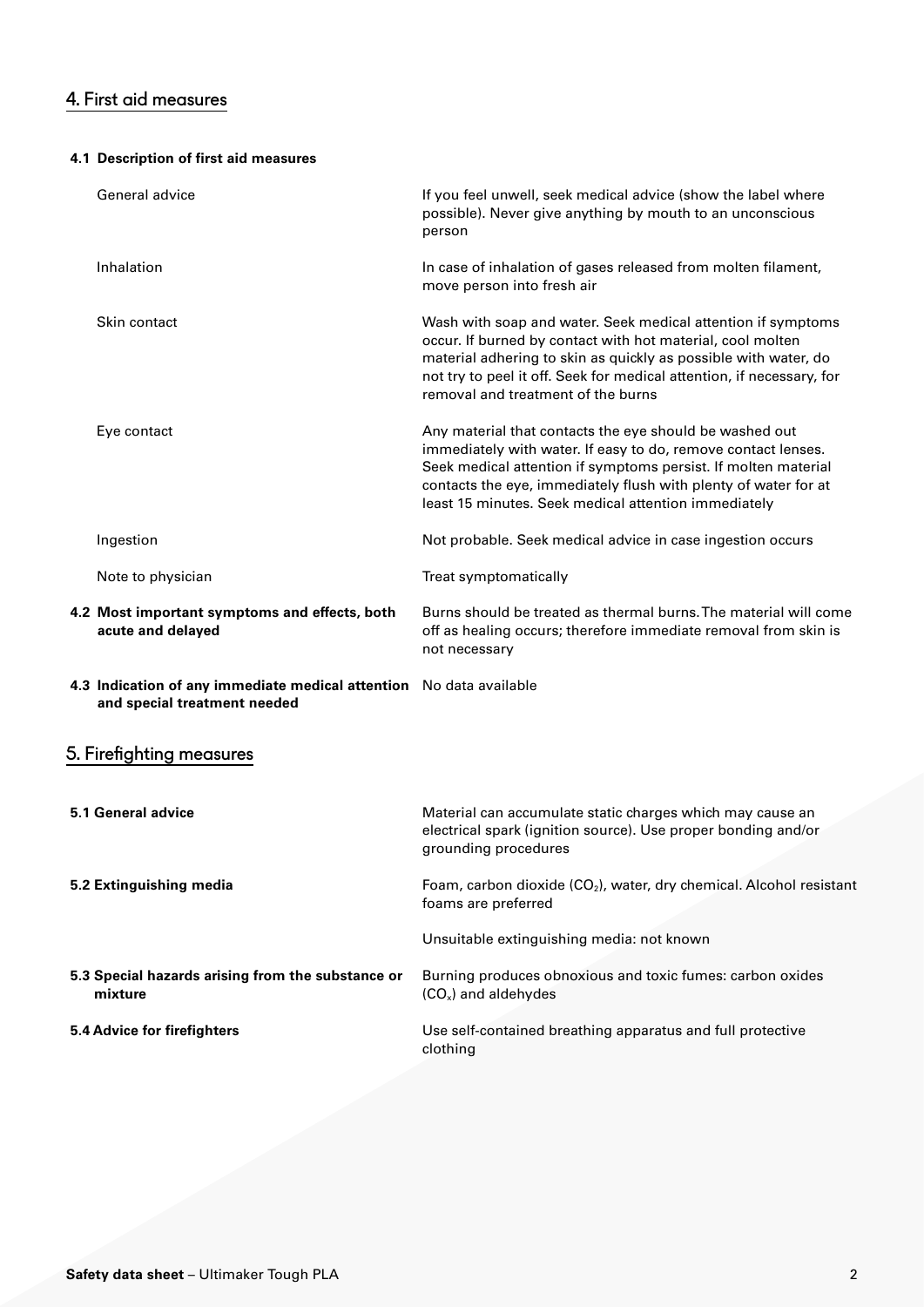### 6. Accidental release measures

| 6.1 Personal precautions, protective equipment<br>and emergency procedures | Avoid breathing gases released from molten filament. Ensure<br>adequate ventilation, especially in confined areas                                                                                                                                                                                                                                                                                                                                                                                          |
|----------------------------------------------------------------------------|------------------------------------------------------------------------------------------------------------------------------------------------------------------------------------------------------------------------------------------------------------------------------------------------------------------------------------------------------------------------------------------------------------------------------------------------------------------------------------------------------------|
| <b>6.2 Environmental precautions</b>                                       | No data available                                                                                                                                                                                                                                                                                                                                                                                                                                                                                          |
| 6.3 Methods and materials for containment and<br>cleaning up               | Allow to solidify molten material. Dispose of waste and residue<br>according to local regulations                                                                                                                                                                                                                                                                                                                                                                                                          |
| 6.4 Reference to other sections                                            |                                                                                                                                                                                                                                                                                                                                                                                                                                                                                                            |
| 7. Handling and storage                                                    |                                                                                                                                                                                                                                                                                                                                                                                                                                                                                                            |
| 7.1 Precautions for safe handling                                          | Avoid contact with molten material                                                                                                                                                                                                                                                                                                                                                                                                                                                                         |
| 7.2 Conditions for safe storage, including any<br>incompatibilities        | Product should be stored in a dry and cool place at temperatures<br>between -20 to +30 °C. Avoid direct sunlight. Minimize moisture<br>uptake by leaving it in a sealed package with desiccant                                                                                                                                                                                                                                                                                                             |
| 7.3 Specific end use(s)                                                    | Filament for 3D printing                                                                                                                                                                                                                                                                                                                                                                                                                                                                                   |
| 8. Exposure controls/personal protection                                   |                                                                                                                                                                                                                                                                                                                                                                                                                                                                                                            |
| 8.1 Control parameters                                                     | None                                                                                                                                                                                                                                                                                                                                                                                                                                                                                                       |
| DNEL:                                                                      | No data available                                                                                                                                                                                                                                                                                                                                                                                                                                                                                          |
| PNEC:                                                                      | No data available                                                                                                                                                                                                                                                                                                                                                                                                                                                                                          |
| 8.2 Exposure controls                                                      |                                                                                                                                                                                                                                                                                                                                                                                                                                                                                                            |
| Eye protection                                                             | Use safety glasses for prolonged staring at printing                                                                                                                                                                                                                                                                                                                                                                                                                                                       |
| Skin and body protection                                                   | Good practices suggest to minimize skin contact. When material<br>is heated, wear gloves to protect against thermal burns                                                                                                                                                                                                                                                                                                                                                                                  |
| Respiratory protection                                                     | If engineering controls do not maintain airborne concentrations<br>below recommended exposure limits (when applicable) or to<br>an acceptable level (in countries where exposure limits have<br>not been established) an approved respirator must be used.<br>Respirator type: air-purifying respirator with an appropriate<br>government approved (where applicable) air purifying filter,<br>cartridge or canister. Contact a health and safety professional or<br>manufacturer for specific information |
| Hand protection                                                            | Follow good industrial hygiene practices                                                                                                                                                                                                                                                                                                                                                                                                                                                                   |
| Hygiene measures                                                           | Follow good industrial hygiene practices                                                                                                                                                                                                                                                                                                                                                                                                                                                                   |
| <b>Engineering measures</b>                                                | Good general ventilation (typically 3 air changes per hour) is                                                                                                                                                                                                                                                                                                                                                                                                                                             |

recommended (standard office conditions). Ventilation rates should be matched to conditions. If applicable, use process enclosures, local exhaust ventilation or other engineering controls that maintain airborne levels below recommended exposure limits. If exposure limits have not been established, maintain airborne levels to an acceptable level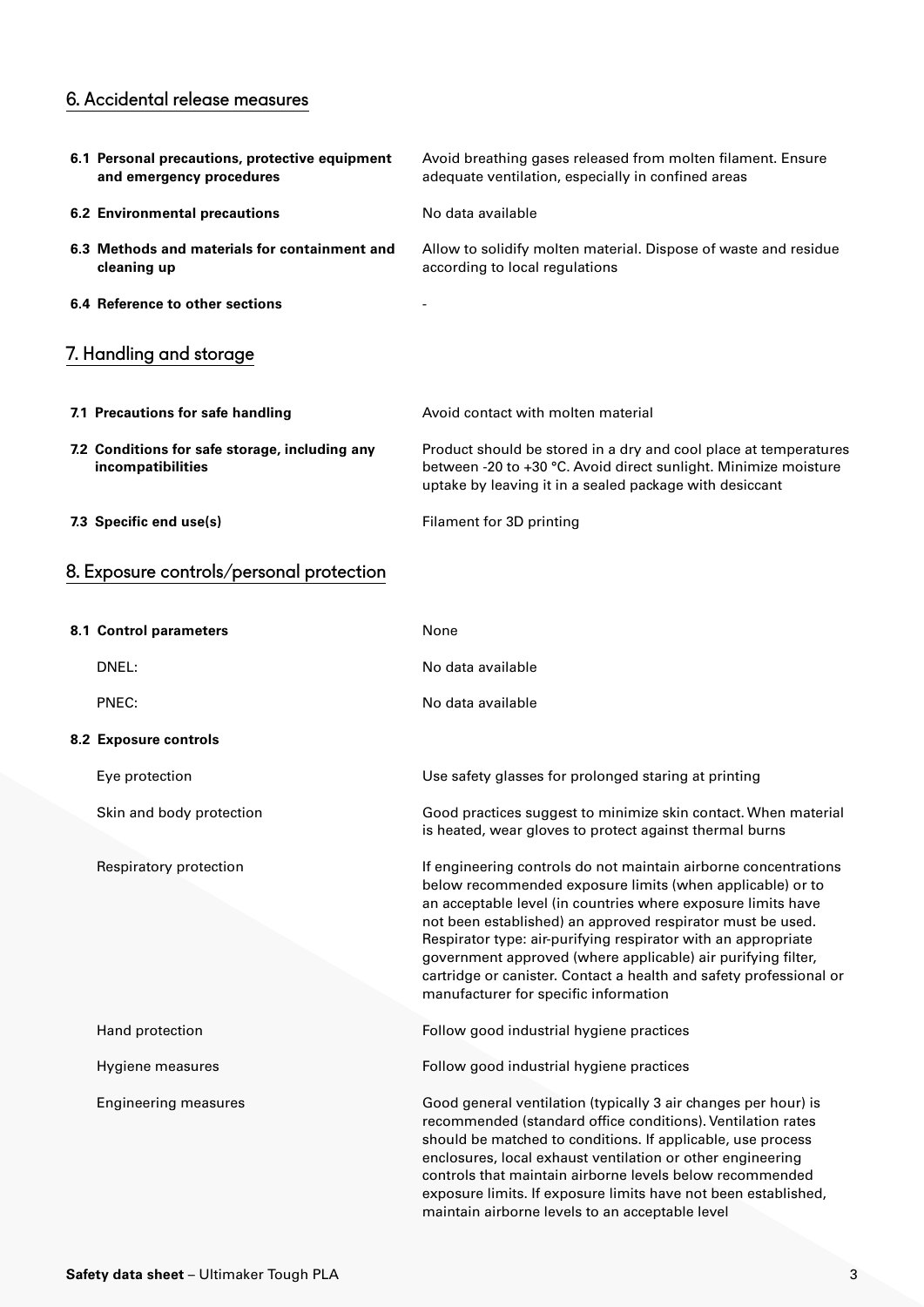### 9. Physical and chemical properties

### **9.1 Information on basic physical and chemical properties**

| Appearance                   | Filament        |
|------------------------------|-----------------|
| Color                        | Various         |
| Odor                         | Odorless        |
| Flash point                  |                 |
| Ignition temperature         |                 |
| Thermal decomposition        |                 |
| Auto-ignition temperature    | $>350$ °C       |
| Melting point/range          | >140 °C         |
| Density                      | 1.22 $g/cm^{3}$ |
| Water solubility             | Negligible      |
| Solubility in other solvents |                 |
|                              |                 |

### **9.2 Other information**

### 10. Stability

|                                         | Stable under recommended storage conditions                                  |
|-----------------------------------------|------------------------------------------------------------------------------|
| 10.1 Reactivity                         | No data available                                                            |
| 10.2 Chemical stability                 | Chemically stable                                                            |
| 10.3 Possibility of hazardous reactions | No decomposition or hazardous reactions if stored and applied as<br>directed |
| 10.4 Conditions to avoid                | Print temperatures above 230 °C (at standard printing speeds)                |
| 10.5 Incompatible materials             | Oxidizing agents and strong bases                                            |
| 10.6 Hazardous decomposition products   | See 5.2                                                                      |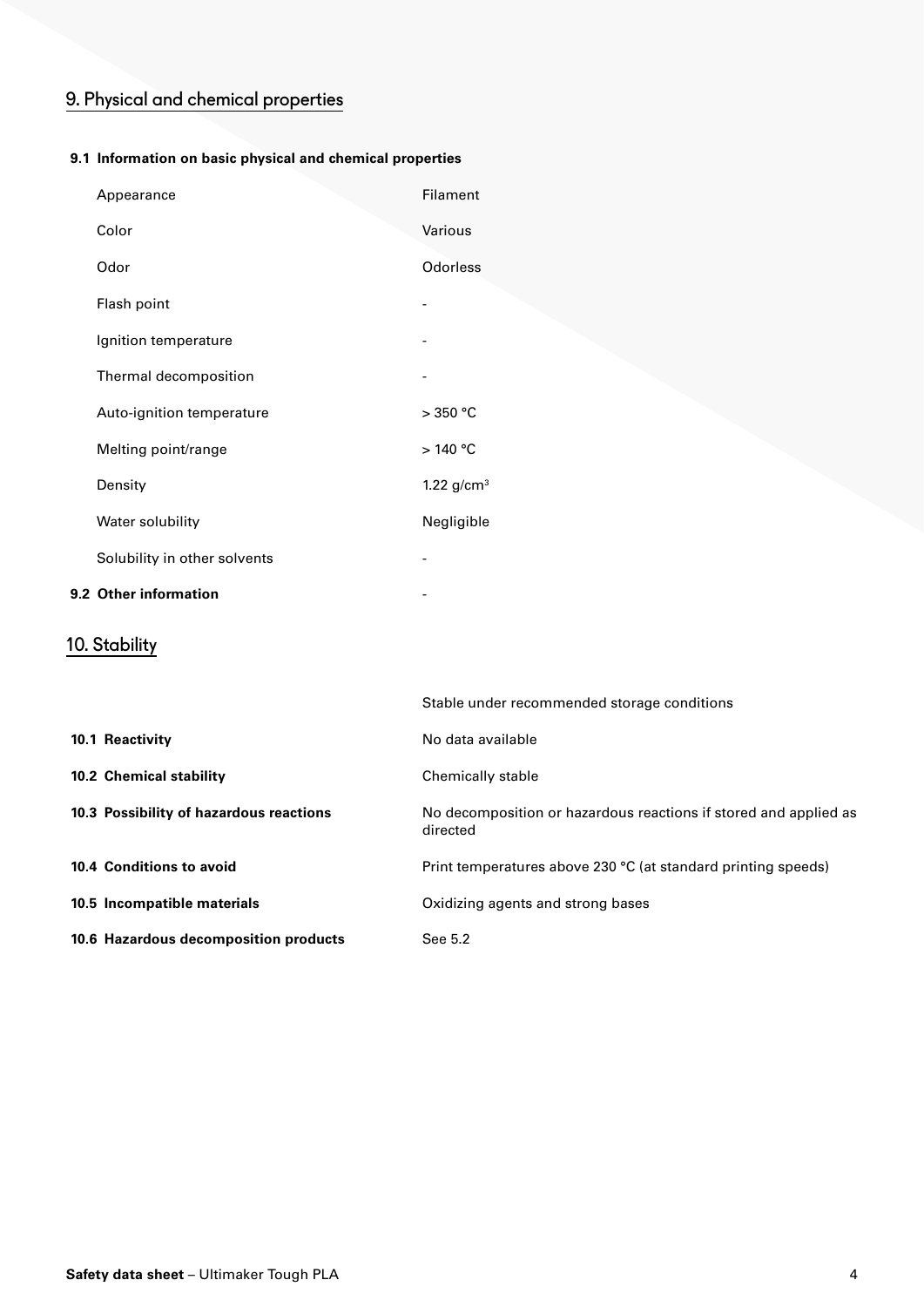### 11. Toxicological information

#### **11.1 Information on toxicological effects**

| Principal routes of exposure      | Eye contact, skin contact, inhalation, ingestion |
|-----------------------------------|--------------------------------------------------|
| Acute toxicity                    | No data available                                |
| Skin corrosion/irritation         | No data available                                |
| Serious eye damage/eye irritation | No data available                                |
| Respiratory or skin sensitization | No data available                                |
| Reproductive toxicity             | No data available                                |
| Carcinogenicity                   | No data available                                |

### 12. Ecological information

| 12.1 Toxicity                           | No data available               |
|-----------------------------------------|---------------------------------|
| 12.2 Persistence and degradability      | No data available               |
| 12.3 Bio accumulative potential         | The main resin is biodegradable |
| 12.4 Mobility in soil                   | No data available               |
| 12.5 Results of PBT and vPvB assessment | No data available               |
| 12.6 Other adverse effects              | No data available               |
|                                         |                                 |

### 13. Disposal considerations

**13.1 Waste treatment methods In accordance with local and national regulations** 

### 14. Transport information

| ADR                          | No data available |
|------------------------------|-------------------|
| <b>RID</b>                   | No data available |
| <b>IATA</b>                  | No data available |
| <b>IMDG</b>                  | No data available |
| Special precautions for user |                   |